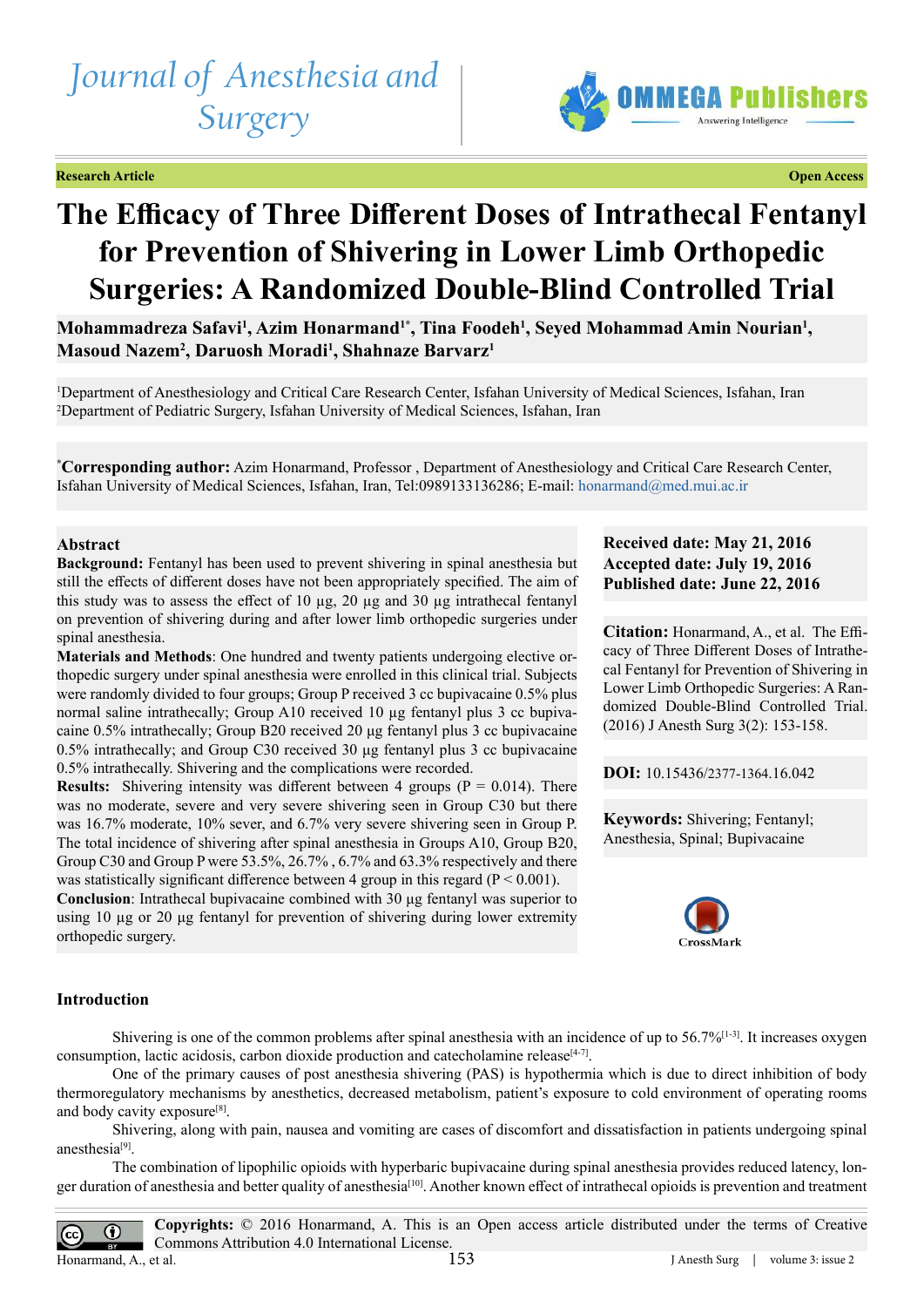

#### of postoperative shiverin[g\[11\].](#page-4-5)

Fentanyl is well known for its rapid onset and shorter duration of action following intratechal administration<sup>[12,13]</sup>. Small doses of fentanyl (10 - 40 µg) administered directly into the cerebrospinal fluid has been found to be very effective in minimizing discomfort during cesarean delivery without increasing serious adverse effects<sup>[\[13-17\]](#page-4-7)</sup>. Chow et al<sup>[\[18\]](#page-5-0)</sup> showed that low dose intratechal fentanyl during transurethral resection of prostate (TURP) under spinal anesthesia was an effective method for decreasing both the incidence and intensity of shivering.

Other studies performed by Techanivate et al[19,20] showed the incidence of shivering after appendectomy and cesarean delivery was significantly lower in fentanyl group when compared with saline normal which was added to bupivacaine or mixture of bupivacaine and morphine.

To the best of our knowledge there was no previous study to evaluate various intratechal fentanyl doses on prevention of intraoperative shivering during spinal anesthesia in non-pregnant patients. So we designed the present study to assess the effect of 10 µg, 20 µg and 30 µg intratechal fentanyl on prevention of shivering during and after lower limb orthopedic surgeries.

#### **Materials and Methods**

After obtaining institutional approval from the Ethic Committee of University and taking informed consent from the patients, 120 American Society of Anesthesiologists (ASA) physical statuses I – II patients scheduled for elective lower limb orthopedic surgery under spinal anesthesia were included in this double blinded randomized clinical trial study. Other inclusion criteria were as follows: age ranged from 18 to 65 years, lack of previous history of Convulsion, Psychological disease, Hypertension, Hyperthyroidism, Cardiopulmonary disease, Alcoholism, Vasodilator using and lack of fever, Hypothermia or Bleeding tendency and Allergy to the local anesthetics or fentanyl, Metoclopramide, Ephedrine and Pethidine. Exclusion criteria were any change in anesthesia technique and need to the intra-operative blood transfusion.

Before the study was begun, a random table was used to generate a randomized schedule specifying the group to which each patient would be assigned up on entry into the trial. In case of exclusion, the next patient was randomized per schedule. The included patients were divided into four groups each with 30 members. The patients in the first group (Group A10) received 10µg fentanyl plus 3 cc bupivacaine 0.5% intratechally; the second group (Group B20) received 20 µg fentanyl plus 3cc bupivacaine 0.5%; the 3<sup>rd</sup> group (Group C30) received 30 µg fentanyl plus 3cc Bupivacaine; and the fourth group (Group P) received 3cc bupivacaine 0.5% plus normal saline.

All drugs were diluted with sterile normal saline to give 5 ml solutions, which were administered intrathecally. Also all drugs were labeled with the randomization number of the patient. Patients and staff involved in data collections were unaware of the patient group assignment. Spinal anesthesia was done with quince spinal needle number 25 at L2 – L4 level in the sitting position. A wide bore intravenous catheter (no: 18) into a forearm vein was inserted and ringer lactate 10 ml/kg was administered. Monitoring were included oral and tympanic temperature, pulse oximetry, noninvasive arterial blood pressure and ECG.

Core and peripheral body temperature were recorded every 15minutes by tympanic and oral thermometer respectively intraoperative and during recovery period. The ambient temperature was hold at 22-24ºC and 25-27ºC intra-operatively and in recovery room respectively. Infused fluids were warmed up to environmental temperature.

Sensory analgesia was evaluated by pinprick before the start of surgery and re checked for at least 15minute after spinal anesthesia. Mean arterial blood pressure and heart rates were recorded every 15 minutes with noninvasive blood pressure monitoring and pulse oximetry. Shivering involving whole body was checked every 5 minutes during surgery and at recovery room by a 4 point rating score system (0: none, 1: mild fasciculation in face or neck, 2: visible tremor in more than one muscle group, 3: shivering involving whole body) for 2 hours<sup>[6,7,19,20]</sup>. In case of shivering score  $\geq$  2 intravenous pethidine 0.5 mg/kg was given.

Perioperative hypotension, bradycardia, Nausea, and vomiting were assessed. Bolus of fluid or incremental doses of ephedrine 10 mg IV was used to treat hypotension (SBP < 30% from baseline or < 80 mmHg), and intravenous Atropine 0.5 mg used to treat bradycardia (HR < 40 bpm or HR < 60 with hypotension). Pain was checked objectively at the time of patient complain by visual analogue scale (0: None, 10 = the worst imaginable pain) and pain with VAS  $\geq$  4 was treated with incremented dose of fentanyl 25 µg IV. Nausea and vomiting was managed with metoclopromide 0.15 mg/gr IV as necessary. A sample of 120 patients (4 groups of 30) was calculated to be required with standard errors of 0.05, a power of 0.95 and  $d = 1.2$  based on previous relevant clinical data.

Statistical analysis was performed with SPSS version 22 software using chi-square, ANOVA and Man-Whitney tests.

#### **Results**

We performed a double blind, prospective, randomized study to determine the preventive effects of various low doses of intratechal fentanyl on shivering in elective lower limb orthopedic surgeries under spinal anesthesia.

A total of 120 patients were studied. The four study groups were comparable with respect to age, sex, weight, highest sensory level, type and duration of surgery and ASA functional Class [Table 1]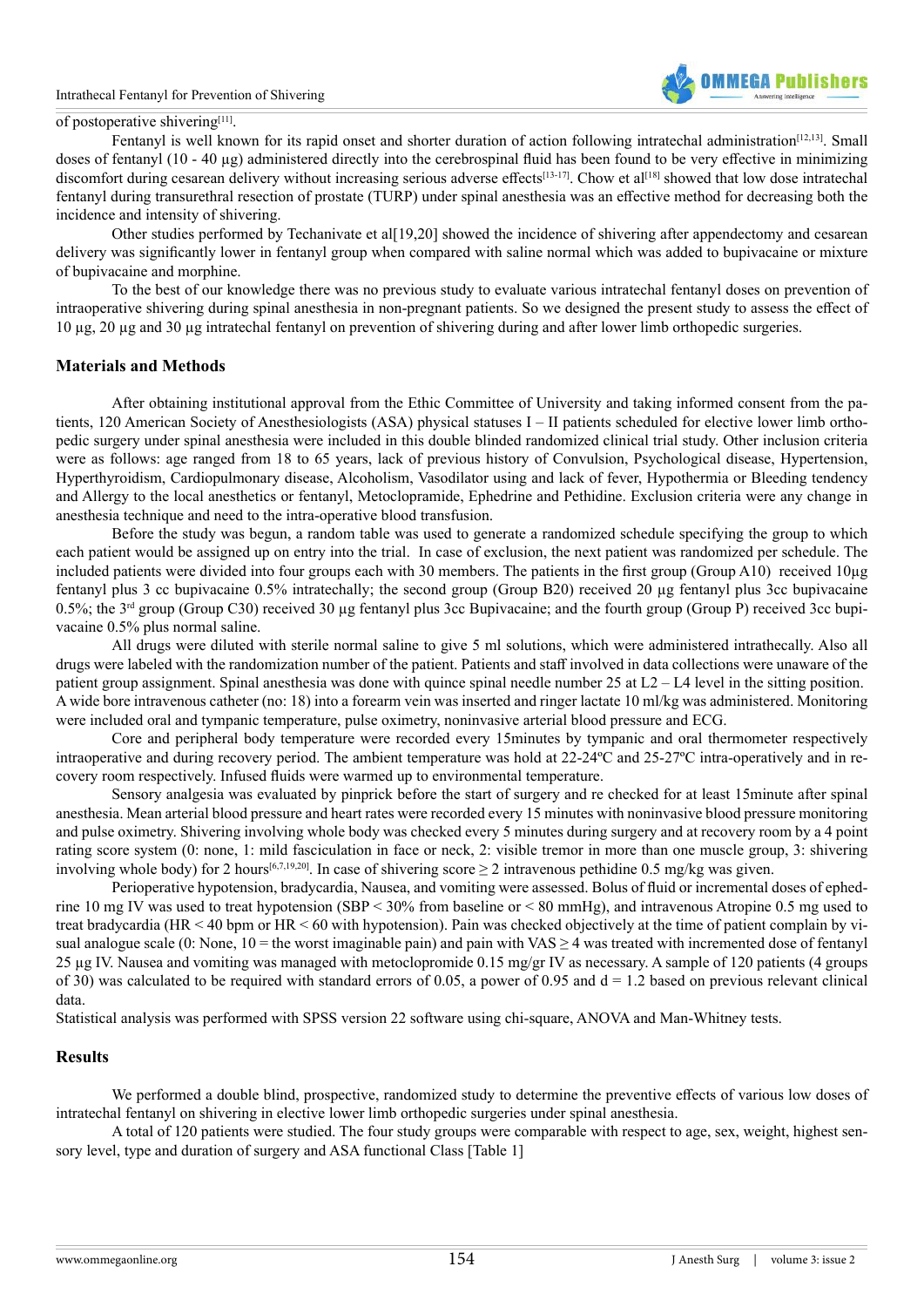Intrathecal Fentanyl for Prevention of Shivering



| Variable group                                           |              | Group P         | Group 10        | $94.9 \pm 18.3$ | Group 30        | P    |
|----------------------------------------------------------|--------------|-----------------|-----------------|-----------------|-----------------|------|
| Age (year)<br>Weight (Kg)<br><b>Operation time (min)</b> |              | $38 \pm 13.2$   | $42 \pm 15.3$   | $42.7 \pm 15.1$ | $39.4 \pm 15.1$ | 0.58 |
|                                                          |              | $66.8 \pm 9.6$  | $66.1 \pm 8.4$  | $66 \pm 11.7$   | $69.6 \pm 10.4$ | 0.48 |
|                                                          |              | $39.7 \pm 20.2$ | $93.9 \pm 17.9$ | $96.2 \pm 18.5$ | $94.9 \pm 18.3$ | 0.91 |
|                                                          | Male         | 16(53.3)        | 17(56.7)        | 15(50)          | 15(50)          | 0.95 |
| Sex $(n-\%)$                                             | Female       | 14(46.7)        | 13(43.3)        | 15(50)          | 15(50)          |      |
| $ASA(n-\%)$                                              |              | 18(60)          | 17(56.7)        | 16(53.3)        | 15(50)          | 0.88 |
|                                                          | $\mathbf{I}$ | 12(40)          | 13(43.3)        | 14(46.7)        | 15(50)          |      |
|                                                          | <b>DHS</b>   | 5(16.7)         | 6(20)           | 4(13.3)         | 5(16.7)         | 0.92 |
|                                                          | Femur        | 4(13.3)         | 8(26.7)         | 8(26.7)         | 3(10)           |      |
| Type of surgery<br>$(n - \frac{6}{6})$                   | Knee         | 8(26.7)         | 6(20)           | 6(20)           | 9(30)           |      |
|                                                          | Tibia        | 8(26.7)         | 6(20)           | 6(20)           | 8(26.7)         |      |
|                                                          | Ankle        | 5(16.7)         | 4(13.3)         | 6(20)           | 5(16.7)         |      |
| <b>Maximum</b><br>sensory level                          | 6            | 6(20)           | 5(16.7)         | 5(16.7)         | 5(16.7)         |      |
|                                                          | 7            | 8(26.7)         | 7(23.3)         | 11(30.7)        | 8(26.7)         |      |
|                                                          | 8            | 9(30)           | 8(26.7)         | 8(26.7)         | 8(26.7)         | 0.99 |
|                                                          | 9            | 4(13.3)         | 6(20)           | 3(10)           | 5(16.7)         |      |
|                                                          | 10           | 3(10)           | 4(13.3)         | 3(10)           | 4(13.3)         |      |

As is shown in Figure 1 the total incidence of shivering after spinal anesthesia in groups 10, 20, 30 and P were 53.5%, 26.7% , 6.7% and 63.3% respectively and according to chi – square test there was statistically significant difference between 4 group in this regard ( $P < 0.001$ ).



**Figure.1:** Frequency and incidence of postoperative shivering in 4 groups.

Shivering intensity was different between 4 groups ( $p = 0.014$ ). According to Table 2 no moderate, severe and very severe chills was seen in group 30, but there was 16.7% moderate 10% sever and 6.7% very chills seen in group P.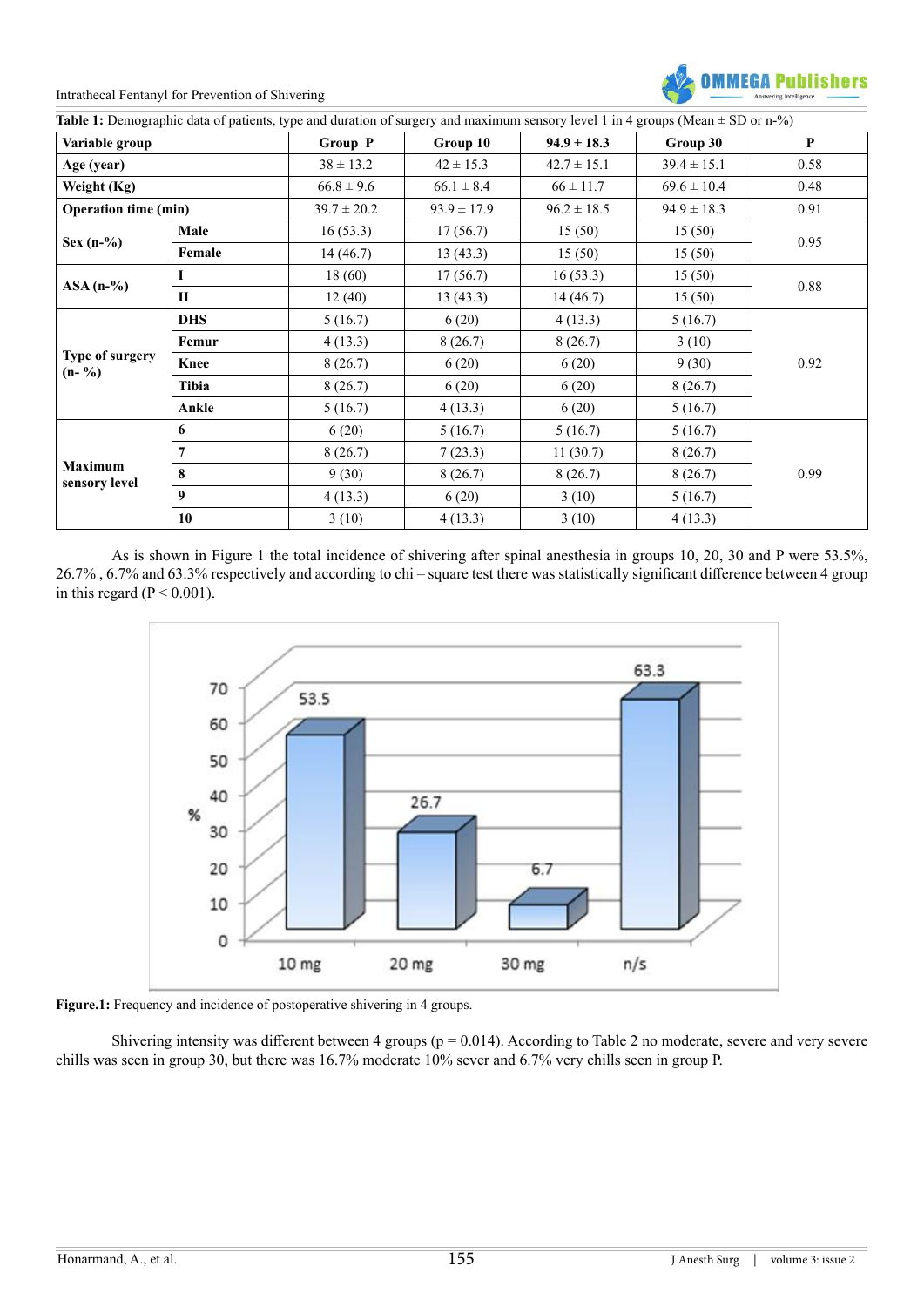Intrathecal Fentanyl for Prevention of Shivering



| <b>Table 2:</b> Frequency of shivering intensity in 4 groups $(n - %$ ) |  |  |  |  |
|-------------------------------------------------------------------------|--|--|--|--|
|-------------------------------------------------------------------------|--|--|--|--|

| <b>Group Shivering intensity</b> | Group P  | Group 10 | Group 20 | Group 30 |
|----------------------------------|----------|----------|----------|----------|
| No shivering                     | 11(36.7) | 14(46.4) | 22(73.3) | 28(93.3) |
| Mild shivering                   | 9(30)    | 4(13.3)  | 5(16.7)  | 2(6.7)   |
| <b>Moderate shivering</b>        | 5(16.7)  | 4(23.3)  | 2(6.7)   | 0(0)     |
| Severe shivering                 | 3(10)    | 3(10)    | 1(3.3)   | 0(0)     |
| Very severe shivering            | 2(6.7)   | 2(6.7)   | 0(0)     | 0(0)     |

 $P = 0.04$ 

As shown in Table 3 there was no significant difference between group P and group 10 in regard to incidence and severity of shivering but this is significant between other groups when compared with each other.

**Table 3:** Intensity and incidence of shivering between groups (P value comparison)

|          | Group P      |                  | Group 10     |                  | Group 20          |                  | Group 30     |                   |
|----------|--------------|------------------|--------------|------------------|-------------------|------------------|--------------|-------------------|
|          | Intensity    | <b>Incidence</b> | Intensity    | <b>Incidence</b> | Intensity         | <b>Incidence</b> | Intensity    | Incidence         |
| Group P  |              |                  | 0.8          | 0.44             | 0.003             | 0.005            | ${}_{0.001}$ | ${}_{0.001}$      |
| Group 10 | 0.8          | 0.44             |              |                  | 0.014             | 0.037            | ${}_{0.001}$ | ${}_{0.001}$      |
| Group 20 | 0.003        | 0.005            | 0.014        | 0.037            |                   |                  | ${}_{0.001}$ | ${}_{\leq 0.001}$ |
| Group 30 | ${}_{0.001}$ | ${}_{0.001}$     | ${}_{0.001}$ | ${}_{0.001}$     | ${}_{\leq 0.001}$ | ${}_{0.001}$     |              |                   |

The time of the first analgesic requirement was statistically different between group 20 and group 30. The need for pethidine was significantly lower in group 30 when compared with other groups, but was not significant between group P and group 10 or 20 [Table 4].

| <b>Table 4:</b> Frequency of intra operative and post operative complications (Mean $\pm$ SD or n (%) |  |  |  |
|-------------------------------------------------------------------------------------------------------|--|--|--|
|                                                                                                       |  |  |  |

| <b>Group complication</b>             | Group P         | Group 10        | Group 20      | Group 30      | P            |  |
|---------------------------------------|-----------------|-----------------|---------------|---------------|--------------|--|
| No complication $(n - %$              | 22(73.3)        | 23(76.6)        | 21(70)        | 18(60)        |              |  |
| Bradycardia $(n - %)$                 | 3(10)           | 1(3.3)          | 2(6.7)        | 2(6.7)        |              |  |
| Hypotension $(n - %)$                 | 1(3.3)          | 1(3.3)          | 1(3.3)        | 2(6.7)        | 0.96         |  |
| Urinary retention $(n - %$            | 1(3.3)          | 1(3.3)          | 1(3.3)        | 2(6.7)        |              |  |
| Nausea $(n - %)$                      | 1(3.3)          | 1(3.3)          | 1(3.3)        | 2(6.7)        |              |  |
| Vomiting $(n - \frac{6}{6})$          | 1(3.3)          | 1(3.3)          | 1(3.3)        | 1(3.3)        |              |  |
| Itching $(n - \frac{6}{6})$           | 1(3.3)          | 2(6.7)          | 3(10)         | 3(10)         |              |  |
| First pethidine prescription (minute) | $8.25 \pm 4.1$  | $8.06 \pm 2.4$  | $23 \pm 5.6$  | $35 \pm 7.1$  | ${}_{0.001}$ |  |
| Pethidine dose (mg)                   | $39.5 \pm 10.9$ | $44.1 \pm 10.5$ | $40 \pm 13.1$ | $7.5 \pm 3.5$ | 0.001        |  |

Postoperative complications had no statistically significant difference between 4 groups ( $P = 0.98$ ) and there was no significant change in mean values of hemodynamic parameters during the study period.

# **Discussion**

Our study results showed that the adding of low dose fentanyl to hyperbaric bupivacaine for spinal anesthesia in patients undergoing lower limb orthopedic surgery, reduced the incidence and severity of intraoperative and postoperative shivering and this reduction was significantly higher with the using 30 µg intrathecal fentanyl when compared with other groups (groups 20, 10, and placebo).

Previous works demonstrated that intratechal low dose fentanyl lowers the intensity of postoperative shivering after TURP surgeries under spinal anesthesia $[18]$ .

In another study Techanivate et al showed that the adding of 20 µgr Fentanyl to hyperbaric bupivacaine for spinal anesthe-sia in patients undergoing cesarean section diminishes the incidence and intensity of intraoperative and postoperative shivering<sup>[\[19\]](#page-5-1)</sup>. Also Sadegh et al<sup>[21]</sup> concluded that intratecal bupivacaine combined with fentanyl is associated with a lower incidence and severity of shivering in cesarean section under spinal anesthesia, but another study by chu et al<sup>[18]</sup> revealed the combination of bupivacaine with a dose of fentanyl as low as 7.5 µg did not produce actual clinical effect and as the dose of fentanyl was increased to 12.5 µg or 15 µg the quality of surgical analgesia was better and the incidence of shivering was decreased significantly.

In the present study the need for additional analgesics (pethidine) was significantly lower in group 30 (received 30 µg fentanyl combined with bupivacaine) when compared with other groups (groups 20, 10 and placebo). Previous studies have shown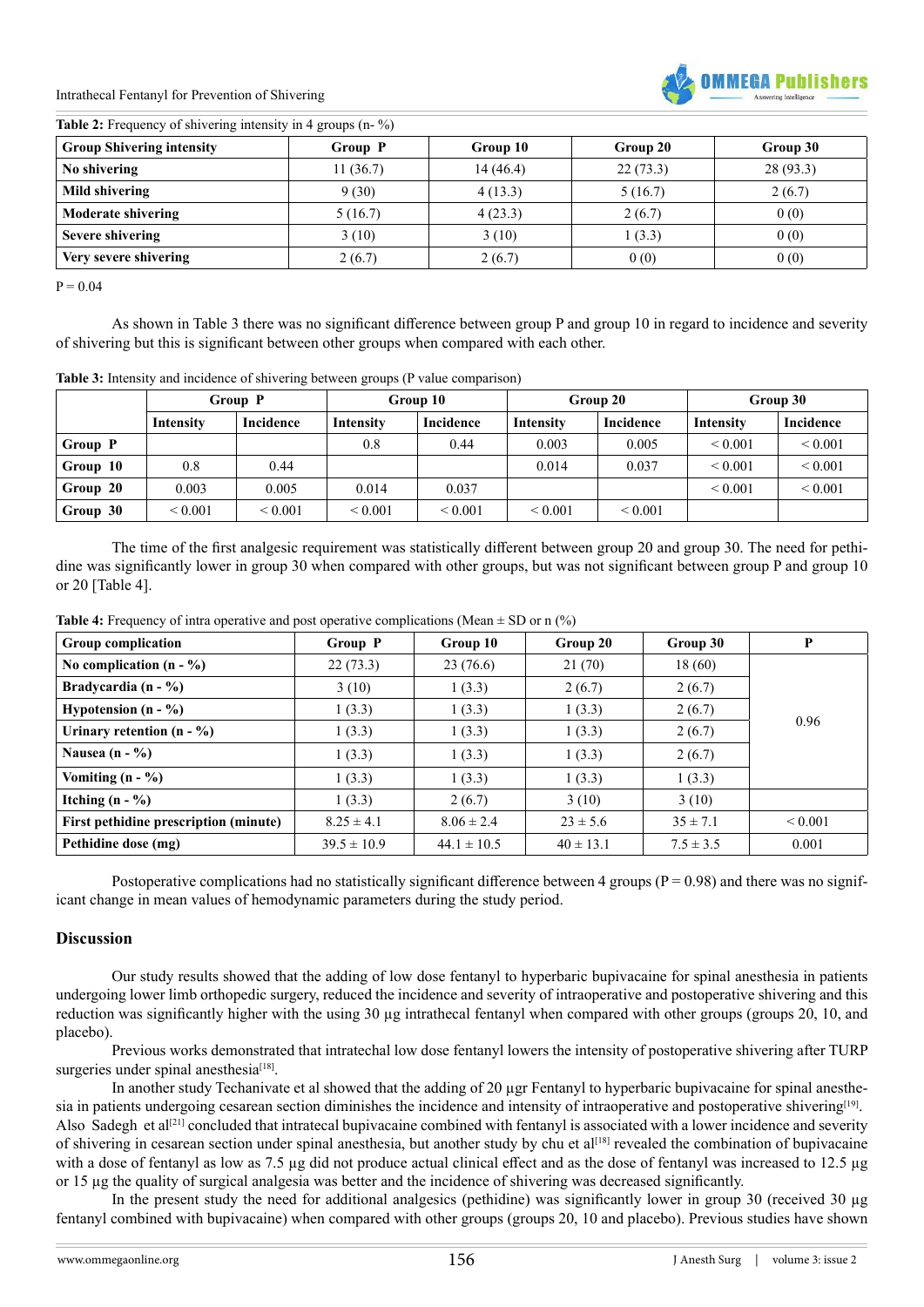

that patients who had undergo cesarean section under spinal anesthesia, benefit from simultaneous administration of local anes-thetics and opiates because of increased ease of surgery<sup>[22]</sup>, significant increase in duration of spinal anesthesia<sup>[\[23\]](#page-5-4)</sup> and lesser need for sedatives and analgesia post operatively<sup>[24]</sup>. The findings of the present study confirm the results of other studies for example Shahriari et al<sup>[25]</sup> showed that adding 15 ug fentanyl to 80 mg lidocaine intrathecally increased the duration of anesthesia and quality of analgesia during spinal anesthesia in women who undergo cesarean section. Also palmer and colleagues found similar results in a comparable study<sup>[26]</sup>. Jacobson et al<sup>[\[27\]](#page-5-8)</sup> studied the effect of adding intratechal fentanyl (25 µg) to 70 mg lidocaine and showed that this will increase the quality of analgesia and may cause euphoria in patients. In our study hemodynamic parameters such as blood pressure, heart rate and blood oxygen saturation were not significantly different between four groups in addition, no case of hemodynamic instability and respiratory difficulty were seen in 4 groups. Other studies have demonstrated similar results. For example, some studies have shown that administration of 15  $\mu$ g intrathecal fentanyl is not associated with respiratory depression<sup>[25,28,29]</sup>. Also this is in accordance with basic science investigations that postoperative pain relief stabilizes patient hemodynamic<sup>[30]</sup>.

Fentanyl is a highly ionized, lipophilic  $\mu$ - receptor agonist. When it is administered intrathecally, the unionized component is rapidly transferred into the spinal cord. The reduction of shivering in the present study may be attributable to the effect of fentanyl that was added into the subarachnoid space on the thermo – regulator and spinal effect afferent thermal inputs at the spinal cord[\[20\]](#page-5-10). The limitation of this study was the small sample size and the fact that we followed patients with ASA physical status I-II only for 2 h postoperatively.

# **Conclusion**

Intrathecal bupivacaine combined with fentanyl 20 or 30  $\mu$ g is associated with a lower incidence and intensity of shivering than combination of bupivacaine and 10 µg fentanyl of saline normal.

#### **Acknowledgement**

The authors wish to sincerely thank the support of all the colleagues in Kashani Hospital Medical Center in Isfahan, Iran. Furthermore our special thanks go to the patients who actively assisted us to carry out this research. We thank the nurses at the recovery room and operating room for their contribution to the study.

#### **Conflict of Interests**

Authors have no conflict of interests.

#### **Authors' Contributions**

MRS has planned the study and finalized it; TF, AH, MN, MAN, DM and MRS did the statistical analysis and prepared the first version of manuscript for publish. All authors read and approved the final manuscript.

#### **References**

<span id="page-4-0"></span>1. [Chan, A.M., Ng, K.F., Tong, E.W., et al. Control of shivering under regional anesthesia in obstetric patients with tramadol. \(1999\) Can J Anaesth](http://www.ncbi.nlm.nih.gov/pubmed/10210050) [46\(3\): 253-258](http://www.ncbi.nlm.nih.gov/pubmed/10210050).

2. [Sessler, D.I., Ponte, J. Shivering during epidural anesthesia. \(1990\) Anesthesiology 72\(5\): 816-821.](http://www.ncbi.nlm.nih.gov/pubmed/2339797)

3. [Jeon, Y.T., Jeon, Y.S., Kim, Y.C., et al. Intrathecal clonidine does not reduce post-spinal shivering. \(2005\) Acta Anaesthesiol Scand 49\(10\):](http://www.ncbi.nlm.nih.gov/pubmed/16223398) [1509-1513.](http://www.ncbi.nlm.nih.gov/pubmed/16223398)

<span id="page-4-1"></span>4. [Macintyre, P.E., Pavlin, E.G., Dwersteg, J.F. Effect of meperidine on oxygen consumption, carbon dioxide production, and respiratory gas ex](http://www.ncbi.nlm.nih.gov/pubmed/11546713)[change in postanesthesia shivering. \(1987\) Anesth Analg 66\(8\): 751-755.](http://www.ncbi.nlm.nih.gov/pubmed/11546713)

5. [Piper, S.N., Fent, M.T., Rohm, K.D., et al. Urapidil does not prevent postanesthetic shivering: a dose-ranging study. \(2001\) Can J Anaesth 48\(8\):](http://www.ncbi.nlm.nih.gov/pubmed/11546713) [742-747.](http://www.ncbi.nlm.nih.gov/pubmed/11546713)

<span id="page-4-8"></span>6. [Tsai, Y.C., Chu, K.S. A comparison of tramadol , amitriptyline, and meperidine for postepidural anesthetic shivering in parturients. \(2001\)](http://www.ncbi.nlm.nih.gov/pubmed/11682416) [Anesth Analg 93\(5\): 1288-1292.](http://www.ncbi.nlm.nih.gov/pubmed/11682416)

7. [Reihanak, T., Shahrokh, N. Effect of Tramadol in Postspinal shivering in Caeserian section.](http://download.springer.com/static/pdf/298/art%253A10.1007%252FBF03023219.pdf?originUrl=http%3A%2F%2Flink.springer.com%2Farticle%2F10.1007%2FBF03023219&token2=exp=1468841156~acl=%2Fstatic%2Fpdf%2F298%2Fart%25253A10.1007%25252FBF03023219.pdf%3ForiginUrl%3D)

<span id="page-4-2"></span>8. [Biazzotto, C.B., Brudniewski, M., Schmidt, A.P., et al. \[Perioperative hypothermia\]. \(2006\) Rev Bras Anestesiol 56\(1\): 89-106.](http://www.ncbi.nlm.nih.gov/pubmed/19468555)

<span id="page-4-3"></span>9. [Capogna, G., Celleno, D. Improving epidural anesthesia during cesarean section: causes of maternal discomfort or pain during surgery. \(1994\)](http://www.ncbi.nlm.nih.gov/pubmed/15636939) [Int J Obstet Anesth 3\(3\): 149-152.](http://www.ncbi.nlm.nih.gov/pubmed/15636939)

<span id="page-4-4"></span>10. [Braga Ade, F., Braga, F.S., Poterio, G.M., et al. Sufentanil added to hyperbaric bupivacaine for subarachnoid block in Caesarean section. \(2003\)](http://www.ncbi.nlm.nih.gov/pubmed/12932064) [Eur J Anaesthesiol 20\(8\): 631-635.](http://www.ncbi.nlm.nih.gov/pubmed/12932064)

<span id="page-4-5"></span>11. [De Witte, J., Sessler, D.I. Perioperative shivering: physiology and pharmacology. \(2002\) Anesthesiology 96\(2\): 467-484.](http://www.ncbi.nlm.nih.gov/pubmed/11818783)

<span id="page-4-6"></span>12. [Leighton, B.L., DeSimone, C.A., Norris, M.C., et al. Intrathecal narcotics for labor revisited: the combination of fentanyl and morphine intra](http://www.ncbi.nlm.nih.gov/pubmed/2742176)[thecally provides rapid onset and profound, prolonged prolonged analgesia. \(1989\) Anesth Analg 69\(1\): 122-125.](http://www.ncbi.nlm.nih.gov/pubmed/2742176) 

<span id="page-4-7"></span>13. [Rueben, S.S., Dunn, S.M., Dupart, K.M., et al. An intrathecal fentanyl dose-response study in lower extremity revascularization procedures.](http://www.ncbi.nlm.nih.gov/pubmed/7992905) [\(1994\) Anesthesiology 81\(6\): 1371-1375.](http://www.ncbi.nlm.nih.gov/pubmed/7992905)

14. [Obara, M., Sawamura, S., Satoh, Y., et al. The effect of intrathecal fentanyle added to hyperbaric bupivacaine for cesarean section. \(2003\)](http://www.ncbi.nlm.nih.gov/pubmed/12728487) [Masui 52\(4\): 378-382.](http://www.ncbi.nlm.nih.gov/pubmed/12728487)

15. [Belzarena, S.D. Clinical effects of intrathecally administered fentanyl in patients undergoing cesarean section. \(1992\) Anesth Analg 74\(5\):](http://www.ncbi.nlm.nih.gov/pubmed/1567031) [653-657.](http://www.ncbi.nlm.nih.gov/pubmed/1567031)